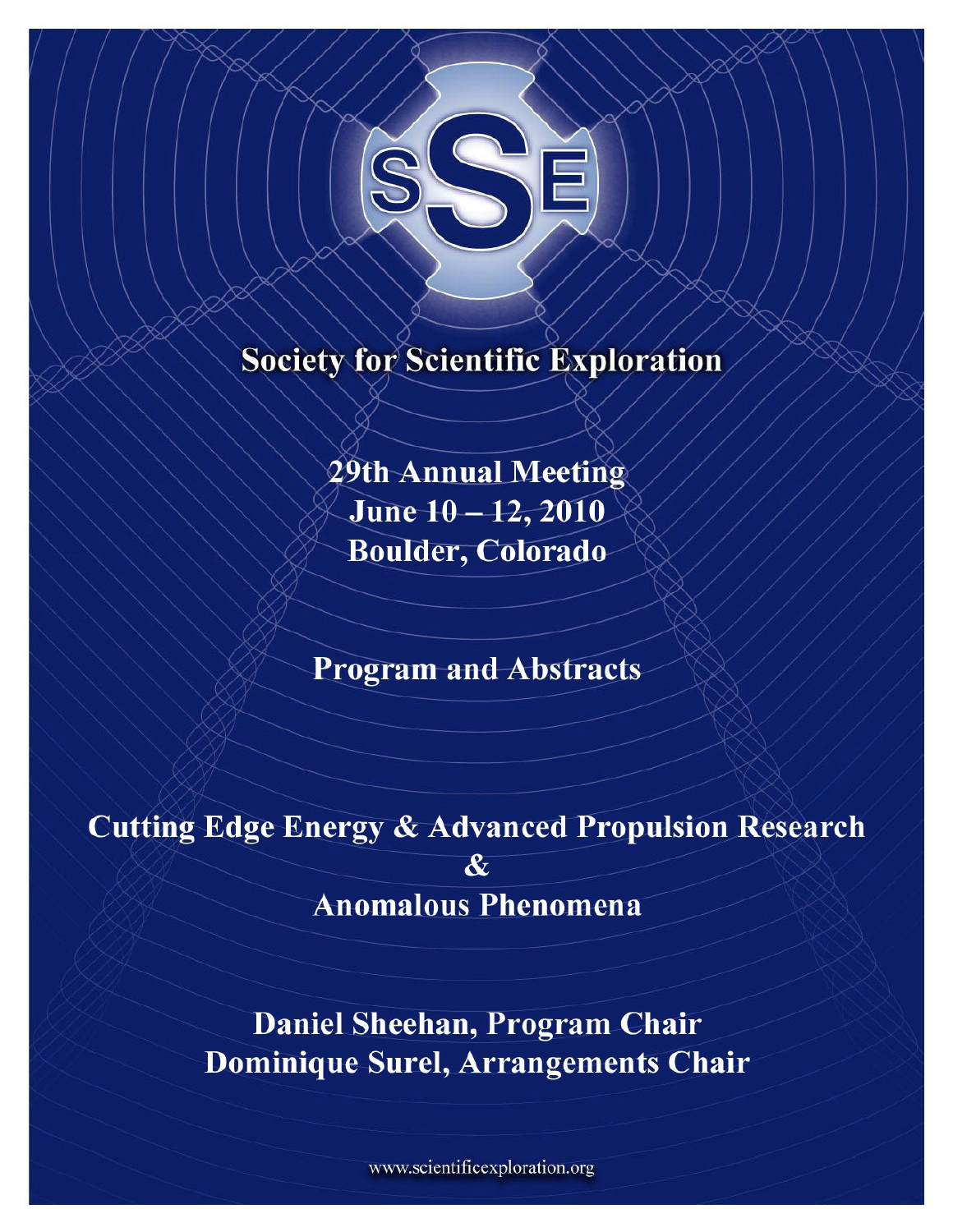## **PROGRAM & ABSTRACTS Society for Scientific Exploration 29th Annual Meeting Boulder, Colorado June 10-12, 2010 www.scientificexploration.org**

**Program Committee:** Roger Nelson, Jean Burns, Jessica Utts, Michael Ibison, Courtney Brown, Daniel Sheehan (Chair) **Location:** Millennium Harvest House Boulder **Local Arrangements:** Dominique Surel

## **WEDNESDAY EVENING, JUNE 9**

6:00 p.m. Opening Reception and Registration. Poster Set-up

## **THURSDAY MORNING, JUNE 10**

9:00 Welcome and Introduction

9:10 Dinsdale Award

9:15 Dinsdale Address: Jack Houck

#### **THEME I: ADVANCED PROPULSION**

10:00 Eric W. Davis\* and Marc G. Millis, Frontiers of Propulsion Science 10:45 BREAK 11:05 Richard Amoroso, The Immanent Implementation of FTL 'Warp-Drive' Technologies? 11:50 York Dobyns, Advanced Propulsion and Conservation Laws 12:35 LUNCH / Young Investigators Meeting

# **THURSDAY AFTERNOON**

#### **THEME I: ADVANCED PROPULSION**

2:00 James Woodward, Mach's Principle and the Propulsion Problem 2:45 Daniel S. Ward, A Radical Change of Pace 3:05 BREAK

#### **THEME II: FRONTIER ENERGY CONCEPTS**

3:30 Daniel Sheehan, Experimental Challenges to the Second Law of Thermodynamics 4:15 Ken Rauen, The Proell Effect: A Macroscopic Maxwell's Demon 4:45 BUSINESS MEETING

THURSDAY EVENING 7:30 Forum: The Future of Energy (Panelists: Moddel, Rauen, Haisch, Sheehan)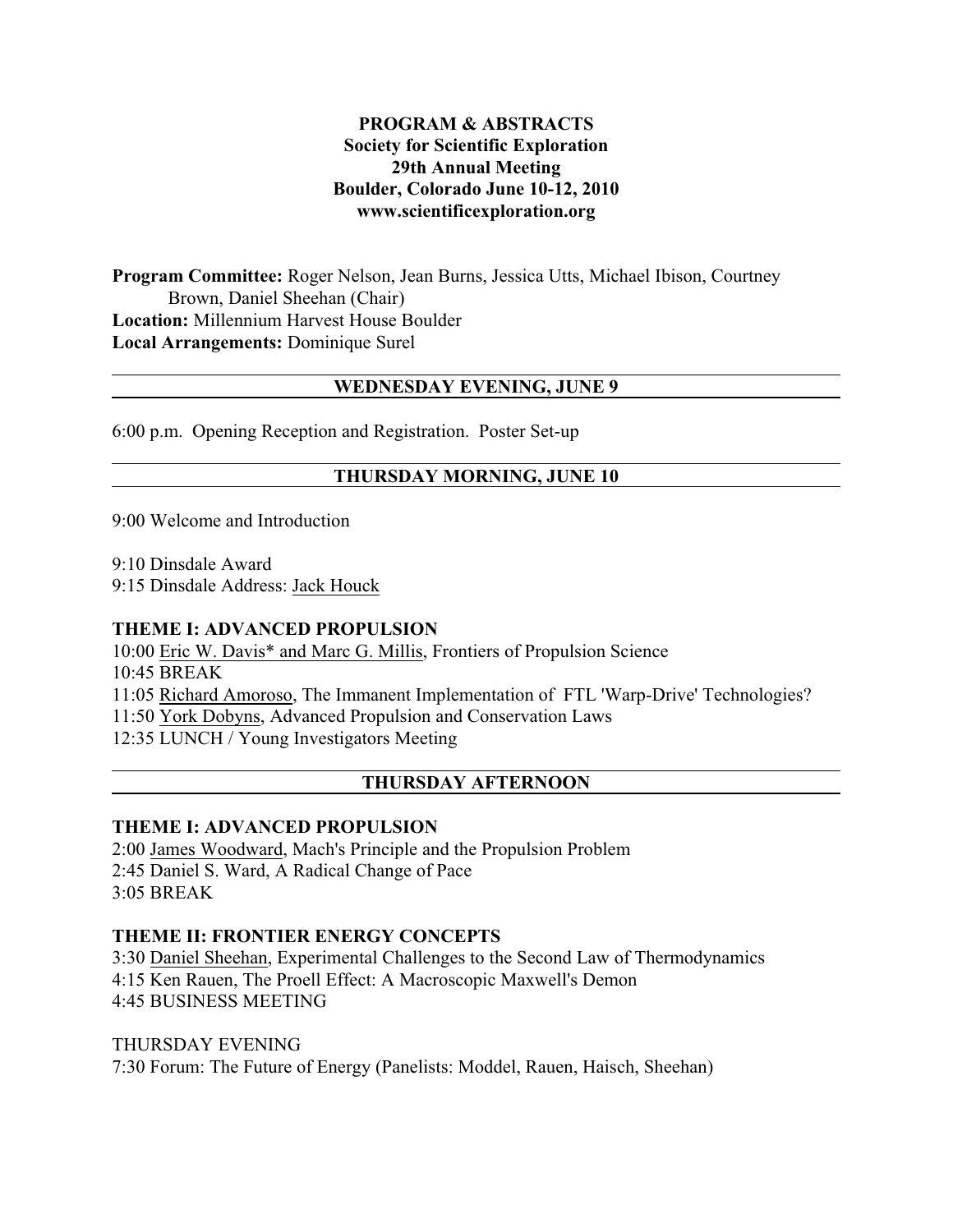9:00 Announcements

## **THEME II: FRONTIER ENERGY CONCEPTS**

- 9:15 Bernard Haisch\* and Garret Moddel, Indirect Extraction of Zero-point Energy from the Quantum Vacuum
- 9:35 Olga Dmitriyeva\* and Garret Moddel, Test of Zero-point Energy Emission from Casimir **Cavities**

## **THEME III: NONLOCAL CONNECTIVITY**

9:55 Roger Nelson, The EGG Project after 12 Years: Just the FAQs

10:40 BREAK

- 11:00 John Alexander, The Real Story of Goats
- 11:20 Christopher Carson Smith\*, Darrell Laham, and Garret Moddel, Stock Market Prediction Using Associative Remote Viewing with Untrained Viewers
- 11:40 Courtney Brown, 2012: Remote Viewing Climate Change Across Multiple Realities
- 12:00 Sky Nelson, Retroactive Event Determination and the Interpretation of Macroscopic Quantum Superposition States in Consistent Histories and Relational Quantum **Mechanics**

# **FRIDAY AFTERNOON**

12:45 OUTING

# **FRIDAY EVENING**

#### ON THE TOWN

# **SATURDAY, JUNE 12**

#### 9:00 Announcements

#### **THEME IV: PHYSICS AND BIOPHYSICS**

- 9:15 Peter A. Sturrock\*, J.B. Buncher, E. Fischbach, J.T. Gruenwald, D. Javorsek II, J.H. Jenkins, R.H. Leed, J.J. Mattes, J.R. Newport, Evidence for a Solar Influence on Nuclear Decay Rates
- 9:35 Glen Rein, Anomalous Electromagnetic Fields And Their Biological Relevance
- 9:55 Paul Racette, Observation Theory
- 10:15 BREAK

#### **THEME V: PSI AND HEALING**

10:35 Richard A. Blasband\* and Dominique Surel, Healing a Woman with Asperger's Syndrome 10:55 Dale Graff, Kundalini: A Consciousness Field Effect?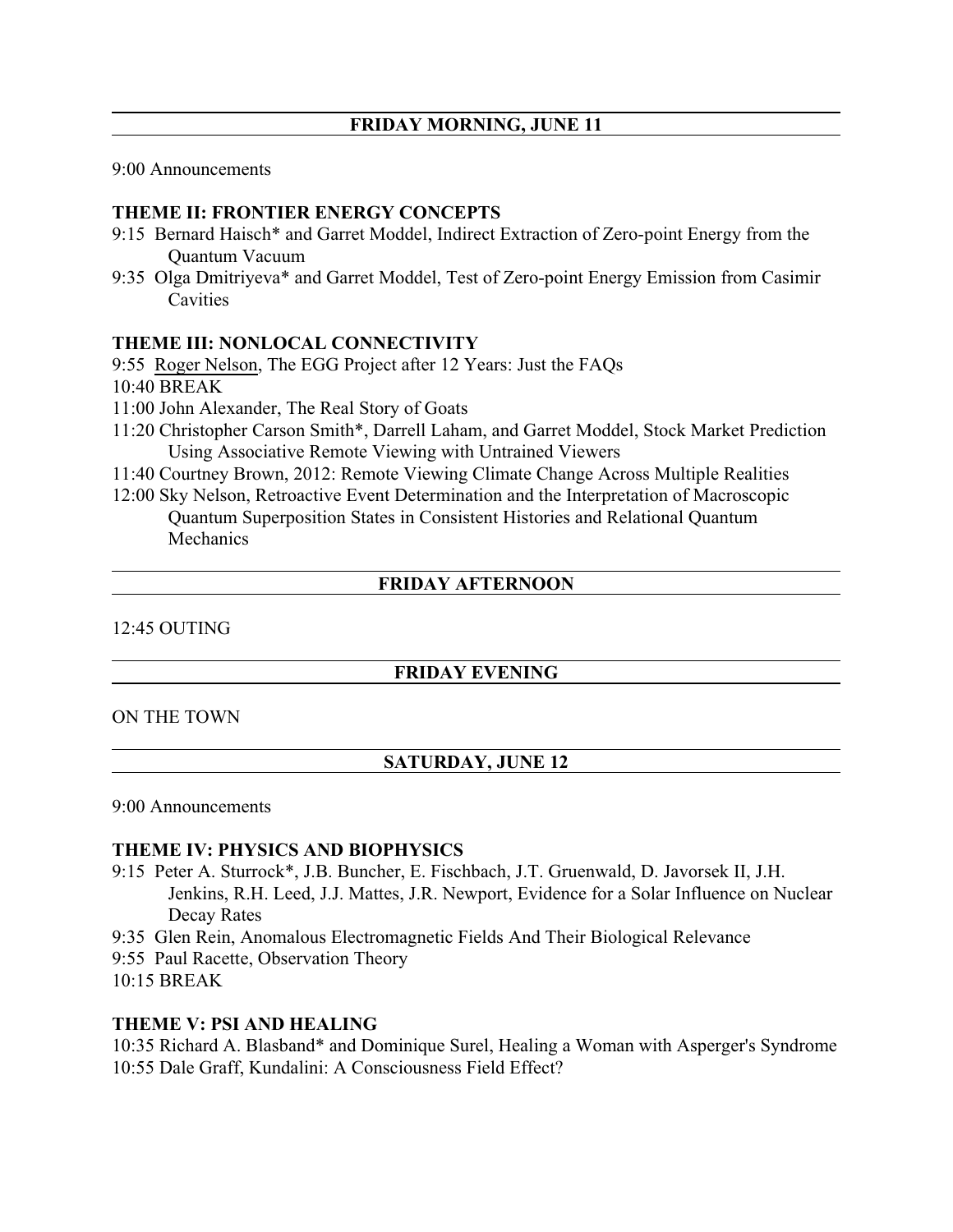- 11:15 Imants Barušs, A Preliminary Study of Remote Healing Using Techniques Derived from Matrix Energetics
- 11:35 Claude Swanson, Torsion, the Aura and Long Range Healing 11:55 LUNCH

## **THEME VI: PHYSICS, PSI, AND INTERPRETATION**

1:30 Stephen Braude, Preliminary Investigation of a Spiritist Seance Group in Germany 1:50 Alexander V. Trofimov, Perspectives of Research of Universe In "Kozyrev`s Space" 2:10 Paul H. Smith, The Paradigm Argument Against Psi 2:30 BREAK

## **THEME VI (CONTINUED)**

2:50 Jim Beichler, Physics in the Dark 3:10 Maria Syldona, The Anomaly of Intuition - Fortuitous 'Down-load' or Attainable Evolutionary State? 3:30 John MacLean, Is the Dissertation Process Broken? 3:50 CLOSING REMARKS 4:00 ADJOURNMENT

## **SATURDAY EVENING**

#### 6:15 Banquet

 6:15 Cocktails 7:00 Dinner 8:00 Addresses: Garret Moddel, State of the Society William Bengston, Looking Ahead

Underlining identifies invited speakers. An asterisk (\*) shows who speaks.